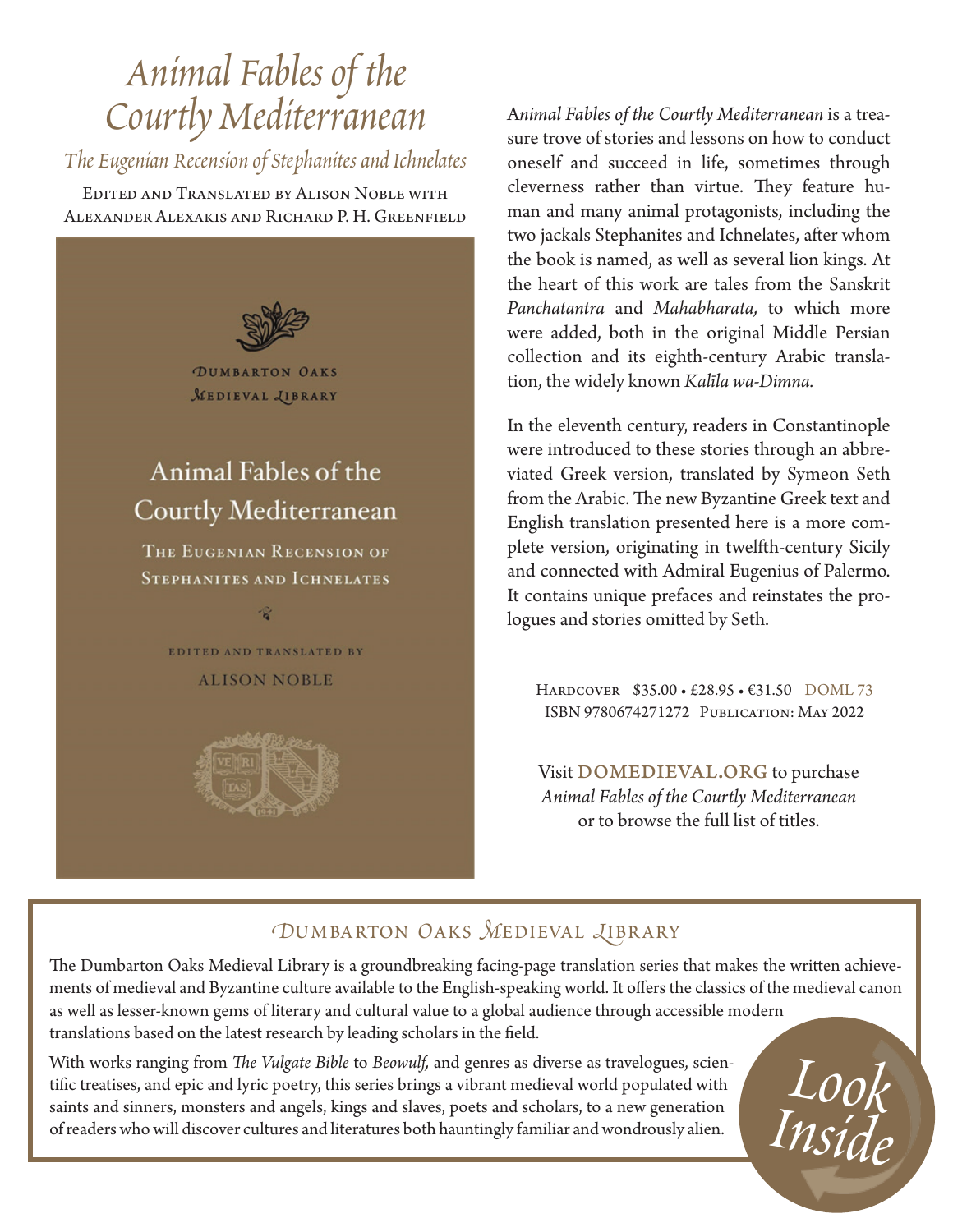# Animal Fables of the Courtly Mediterranean

The Eugenian Recension of *Stephanites and Ichnelates*

 $\sqrt{C}$ 

Edited and Translated by

ALISON NOBLEwith A L E X A N D E R A L E X A K I S and RICHARD P. H. GREENFIELD

> *D*umbarton oaks*M***EDIEVAL** *<u>LIBRARY</u>*

HarvardUniversityPress CAMBRIDGE, MASSACHUSETTS LONDON, ENGLAND

2022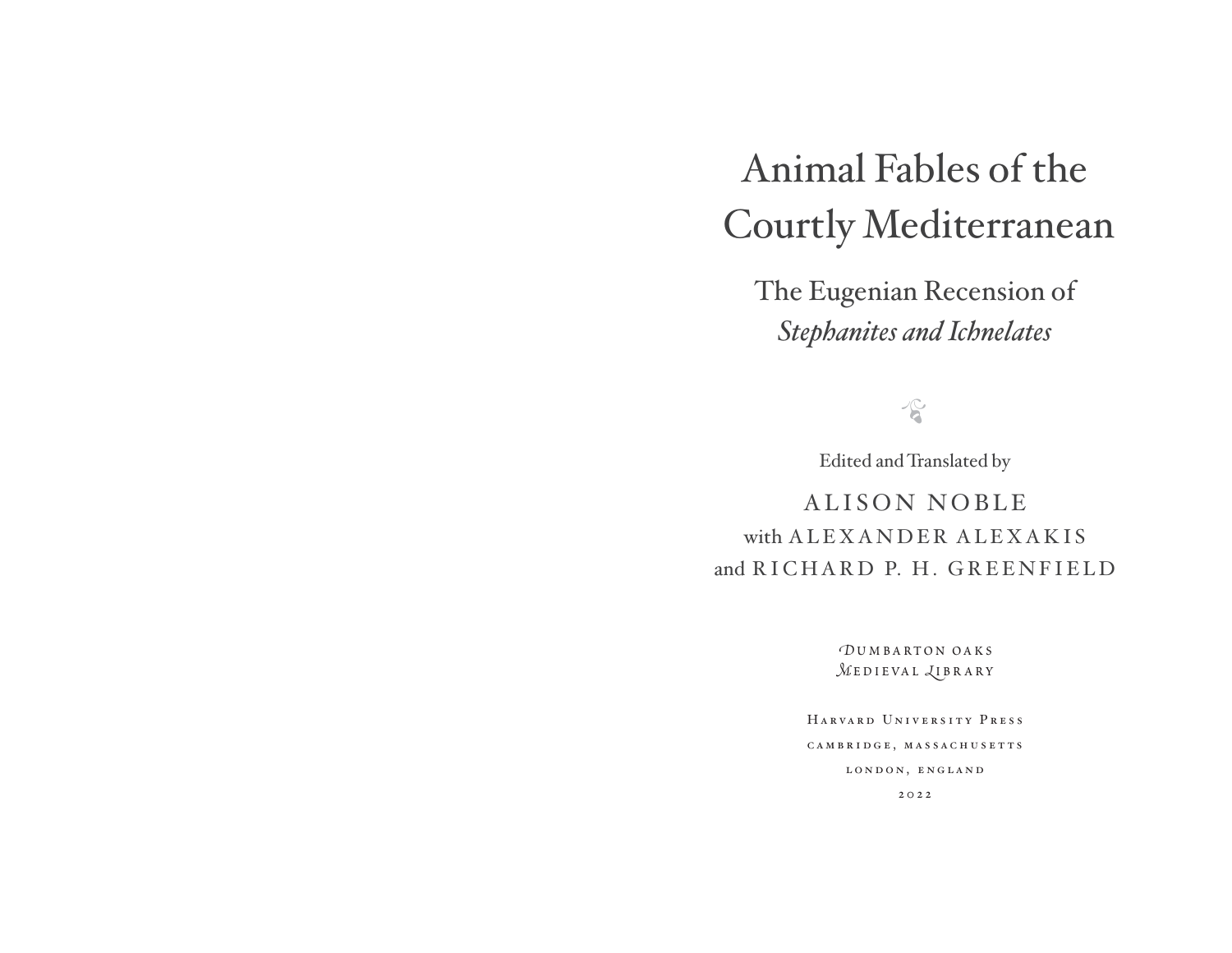Copyright © 2022 by the President and Fellows of Harvard College all rights reserved Printed in the United States of America

### First Printing

| Library of Congress Cataloging-in-Publication Data                                 | vii<br><i>Introduction</i> |
|------------------------------------------------------------------------------------|----------------------------|
| Names: Eugenius, Admiral of Sicily, approximately 1130-approximately               |                            |
| 1203.   Noble, Alison (Alison Elizabeth), editor, translator.   Alexakis,          | PREFACE<br>$\overline{2}$  |
| Alexander, editor, translator.   Greenfield, Richard P. H., editor,<br>translator. | PROLOGUE A<br>IO           |
| Title: Animal fables of the courtly Mediterranean : the Eugenian                   |                            |
| recension of Stephanites and Ichnelates / edited and translated by                 | PROLOGUE B<br>30           |
| Alison Noble with Alexander Alexakis and Richard P. H. Greenfield.                 |                            |
| Other titles: Kalīlah wa-Dimnah. Greek.   Dumbarton Oaks medieval                  | PROLOGUE C<br>52           |
| library; $73$ .                                                                    |                            |
| Description: Cambridge, Massachusetts: Harvard University Press, 2022.             | CHAPTER I<br>84            |
| Series: Dumbarton Oaks medieval library; DOML 73   The present                     |                            |
| volume represents an expanded twelfth-century Sicilian version of                  | CHAPTER 2<br><b>170</b>    |
| Symeon Seth's eleventh-century Greek translation of the Arabic work                |                            |
| Kalīla wa-Dimnah, itself a version of the Middle Persian work known                | CHAPTER 3<br>196           |
| as the Fables of Bidpai. This Greek version includes additional material           |                            |
| translated from Arabic that brings it closer to the Arabic Kalīla wa-              | CHAPTER 4<br>228           |
| Dimnah in both form and content from Seth's version, and a unique                  |                            |
| preface that associates this Sicilian recension with a known historical            | CHAPTER 5<br>276           |
| figure of the time, the admiral, or emir, Eugenios of Palermo. I Includes          |                            |
| bibliographical references and index.                                              | CHAPTER 6<br>290           |
| Identifiers: LCCN 2021041914   ISBN 9780674271272 (cloth)                          |                            |
| Subjects: LCSH: Fables, Arabic-Translations into Greek-Early works to              | CHAPTER 7<br>296           |
| 1800. Animals in literature - Early works to 1800.                                 |                            |
| Classification: LCC PA5303.B5 A55 2022   DDC 398.24/5 - dc23/eng/20211221          | CHAPTER 8<br>320           |
| LC record available at https://lccn.loc.gov/2021041914                             |                            |

Contents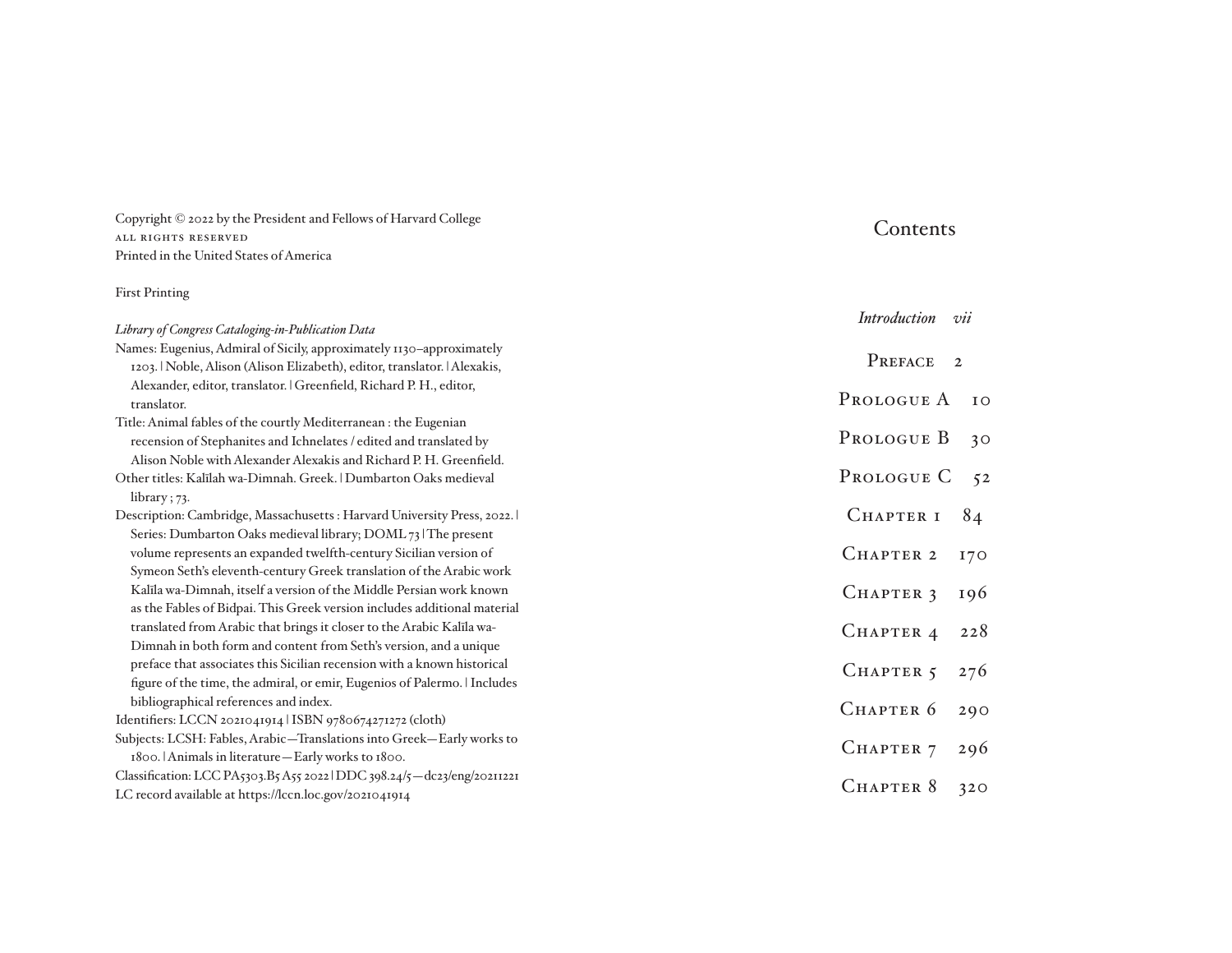**CONTENTS** 

CHAPTER  $9$  328

CHAPTER 10 340

CHAPTER II 356

CHAPTER 12  $364$ 

CHAPTER 13 372

CHAPTER 14  $378$ 

CHAPTER  $15$  384

*Abbreviations-391 Note on the Text-393 Notes to the Text-401 Notes to the Translation-457 Bibliography-485 Index-489*

## ANIMAL FABLES OF THE COURTLY MEDITERRANEAN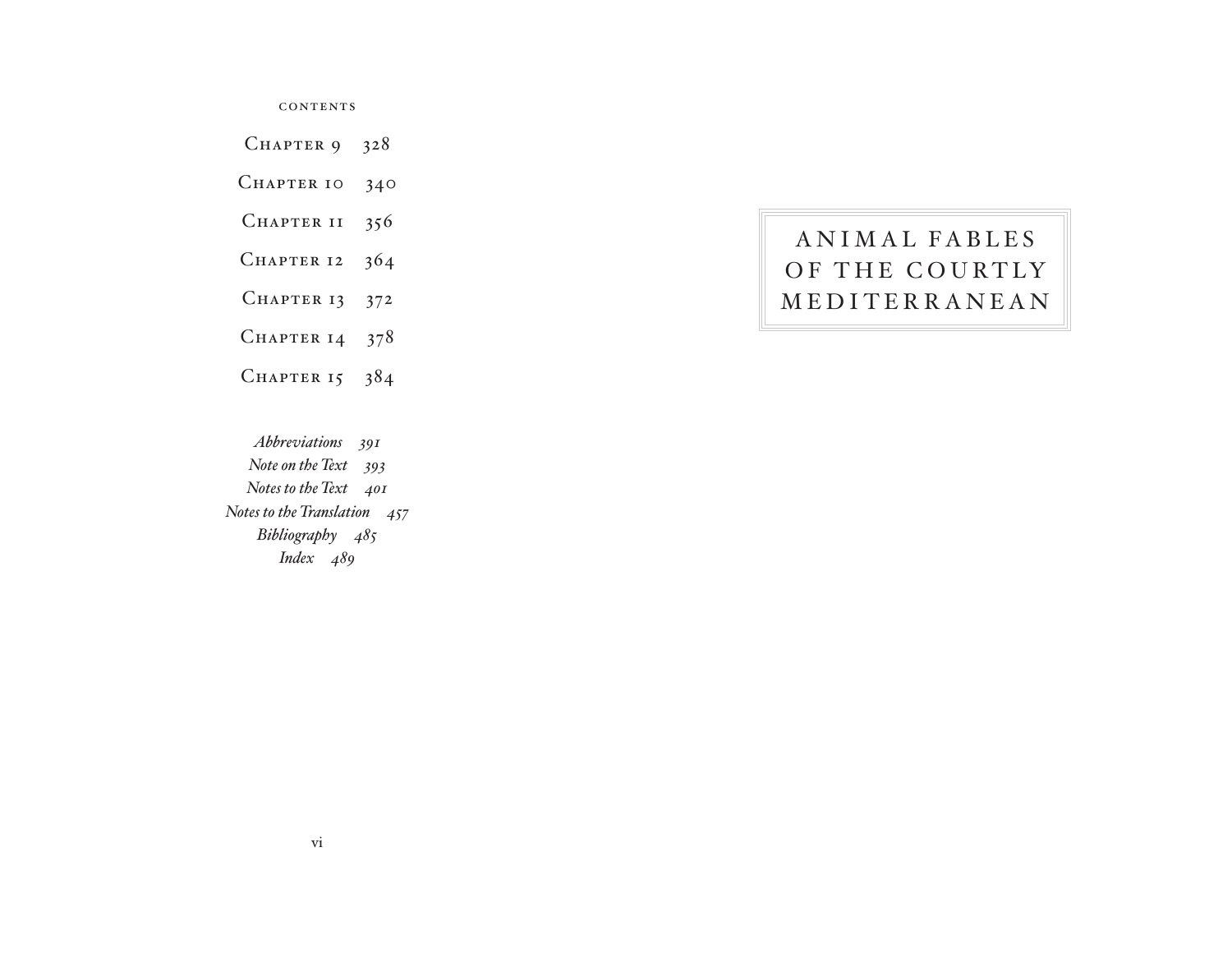Φυσιολογικὸν βιβλίον ἔχον λόγους εἰς τμήματα ιε΄ τὸ καλούμενον *Στεφανίτης καὶ Ἰχνηλάτης*

### [Preface]

Τὴν βίβλον ταύτην Περζουὲ πόνος ἔσχεν. Ἡδονῆς ἀνάπλεα τὰ τῇδε σκόπει. Λόγοι σοφιστῶν μετασχηματισθέντες.

 Μυθικὴ βίβλος ἐξ Ἰνδικῆς σοφίας προσενεχθεῖσα πρὸς Περσικὴν παιδείαν, αἰνιγματωδῶς συντείνουσα τὰς πράξεις, πρὸς βιωτικοὺς καὶ βαρβαρώδεις ὕθλους μεταβληθεῖσα πρὸς γλῶτταν τῶν Ἑλλήνων, παρὰ τοῦ σοφοῦ, ἐνδόξου καὶ μεγάλου, τοῦ καὶ ἀμηρᾶ τοῦ ῥηγὸς Σικελίας, Καλαβρίας τε, πρίγκιπος Ἰταλίας· οὕσπερ εὑρηκὼς ὡς γνωστικοὺς τοῖς πᾶσιν, τοῦτο δέδωκε πρὸς ἡμᾶς τὸ βιβλίον, ὥσπερ δώρημα διδασκαλίας πλέον, εὐγενὴς Εὐγένιος, ὁ τῆς Πανόρμου. 2

A Book of Inquiry into Nature Containing Discourses in Fifteen Chapters Called *Stephanites and Ichnelates* 

### Preface

2

 $\perp$  his book is the progeny of Perzoué's toil, so consider its content filled with much pleasure, for the words of wise men are now translated here.

 It's a fabulous book of Indian wisdomproduced for the sake of Persian education, by means of dark riddles relating the actions of men to popular and foreign drivel, which has here been translated into Greek language by that wise man, that great man, held in high repute, the admiral of the king of Sicily and of Calabria and prince of Italy. As he found them enlightening for everyone, he has now donated the present book to us as a gift that is full of very much teaching, that noble man Eugenios of Panormos.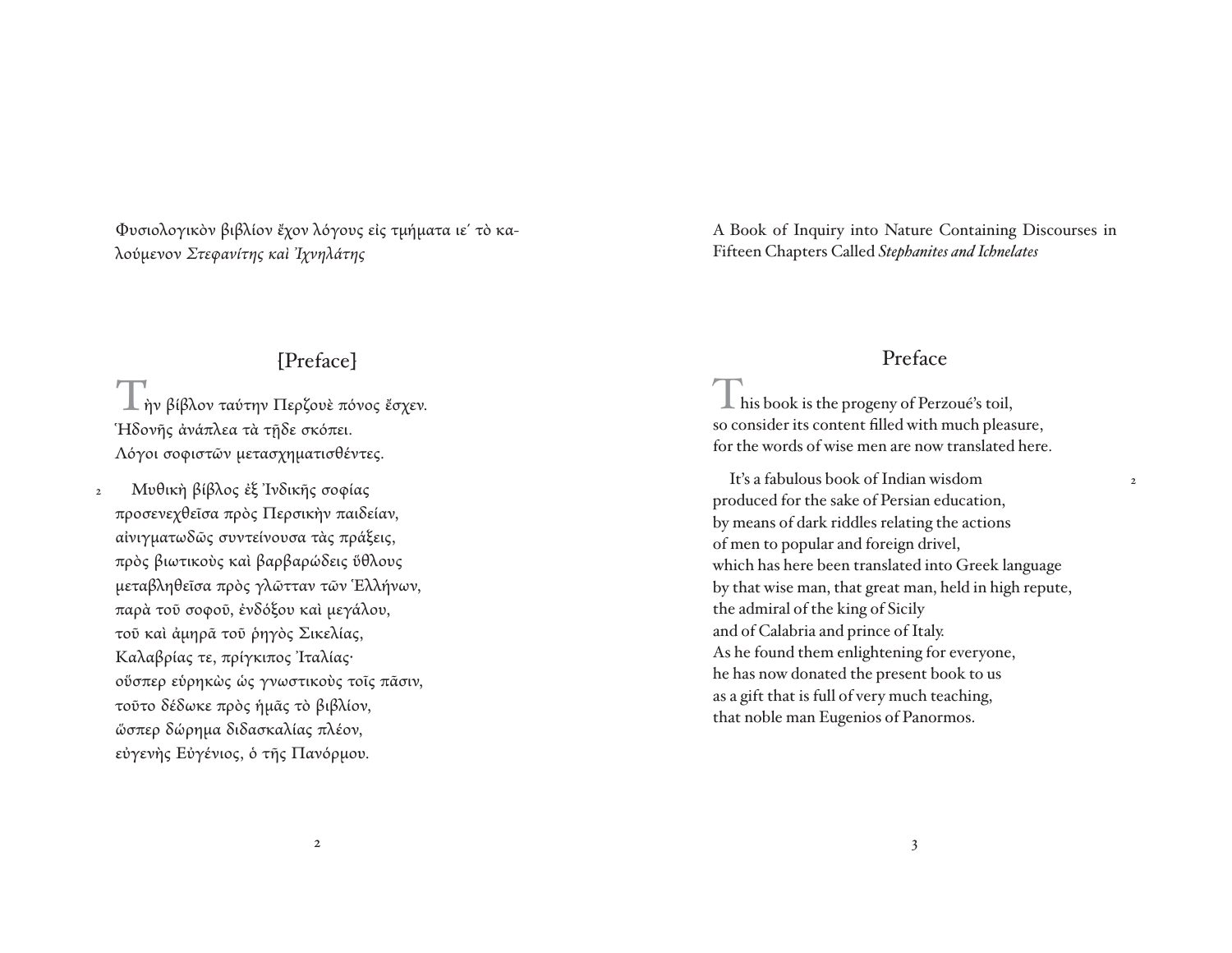ANIMAL FABLES OF THE COURTLY MEDITERRANEAN

 "*Χρήσασθε* ἐξ *Αἰγυπτίων σκεύη χρυσᾶ καὶ ἀργυρᾶ,*" λέγει τις τῶν θείων ἀνδρῶν, ὅτι τὸν ἐν προσοχῇ ὄντα δυνατὸν και έκ τῶν ἐναντίων κτήσασθαι τὸ ώφέλιμον, ὥσπερ δὴ καὶ τοὐναντίον συμβαίνειν εἴωθε τῷ μὴ ζῶντι προσεκτικῶς· ἀλλὰ καὶ τὸν μακάριον Ἰακώβ, φασί, τὰ ἐξ Ἀσσυρίων αὐτῷ κτηθέντα ἐν τῇ Γῇ τῆς Ἐπαγγελίας μετενέγκαι. Καὶ Ῥαχήλ, τὴν πατριαρχικὴν ψυχήν, καὶ τὰ πατρικὰ εἴδωλα κλέψασαν ὑπὸ τῆς ἱστορίας ἐκδιδασκόμεθα. Καὶ ὁ Παροιμιαστὴς ἐκπέμπει πρὸς μέλιτταν καὶ ἐκ παντὸς ἄνθους τὸ χρήσιμον κτᾶσθαι μιμουμένοις αὐτὴν διὰ τῆς παραινέσεως ἐγκελεύεται. 3

 Οὕτω δὴ καὶ ἡμεῖς, τὰ ἐξ Ἰνδικῆς λεγέντα μυθοπλαστίας εὑρηκότες τῇ τῶν Ἀράβων γλώσσῃ ἐγκείμενα, σκοτεινὸν δὲ καὶ παρηλλαγμένον λόγον ἐπέχοντα καὶ <δι'> αἰνιγμάτων τε καὶ παραβολῶν ἱστορικῶς ἡμᾶς ἐκπαιδεύοντα, οὐκ ᾠήθημεν τοῖς τῆς λήθης ἐνθάψαι βυθοῖς, ἀλλ' εἰς τὸ φανερὸν τῇ τῶν Ἑλλήνων γλώττῃ ἀναγαγεῖν. Ἐπὶ τούτων καί τισιν ἀνδράσι χρησάμενοι ἀντιλαμβανομένοις τῇ ἡμῶν προθυμίᾳ εὖ εἰδόσι τῆς τῶν Ἀράβων γλώσσης, ἐξ αὐτῆς πρὸς τὴν Ἑλλάδα γλῶσσαν διεπορθμεύσαμεν.

 Οὕτω γάρ τοι καὶ τὴν Ἑλληνικὴν σοφίαν ἐκ μυθικῶν πλασμάτων τὴν ἀρχὴν λαβεῖν ἐπαιδεύθημεν, εἴπερ πιστευτέον τῷ λέγοντι οὕτως· " Ὁ μῦθος ἐκ ποιητῶν προῆλθεν, γέγονέ τε καὶ ῥητόρων, Αἰσωπειόν τε προσαγορευόμενον καὶ Συβαριτικόν, Κιλίκιόν τε καὶ Κύπριον, διὰ τὸ ἀρχῆθεν ἐκ τῶν τοιούτων συστῆναι τὰ μυθικά." Καὶ ἡμεῖς τοίνυν εἰδότες <ὅτι> πρὸς ἠθικὴν ἀρετὴν καὶ προσοχὴν τῶν ἐν βίῳ συμπιπτόντων πραγμάτων ὀνησιφόρα φανήσονται τὰ 4

preface

 "*You should make use of gold and silver vessels* which derive 3 *from the Egyptians,*" says one of the holy men, because someone who is attentive is able to acquire what is beneficial even from his enemies, just as the opposite usually happens with someone who does not live attentively. Even the blessed Jacob, so they say, took along with him to the Promised Land what he had acquired from the Assyrians, and Rachel, the patriarch's soul, even stole her father's idols, as we are taught by history. The author of Proverbs refers us to the bee, and enjoins us with this advice, by imitating her, to make use of what is valuable from every flower.

 In this way we too, having discovered what is told in fabulous stories from India wrapped up in the language of the Arabs, stories which contain an obscure and devious sense and teach us literally through riddles and parables, did not think it right to bury them in the depths of oblivion, but to raise them up into the light in the language of the Greeks. We thus translated them from Arabic into the Greek language, using for this purpose some men who had a good knowledge of the language of the Arabs to help us with our desire.

 For we have thus, indeed, been taught that even Hellenic 4wisdom had its beginning in fabulous tales, if the person who says the following is to be believed: "The fable originated with poets, but also came to be used by orators. It is called Aesopic and Sybaritic, Cilician and Cyprian on account of the origin from which these people composed the books of myths." And so, since we knew that these fables would clearly be profitable regarding moral virtue and attention to things that occur in life, we have collected them with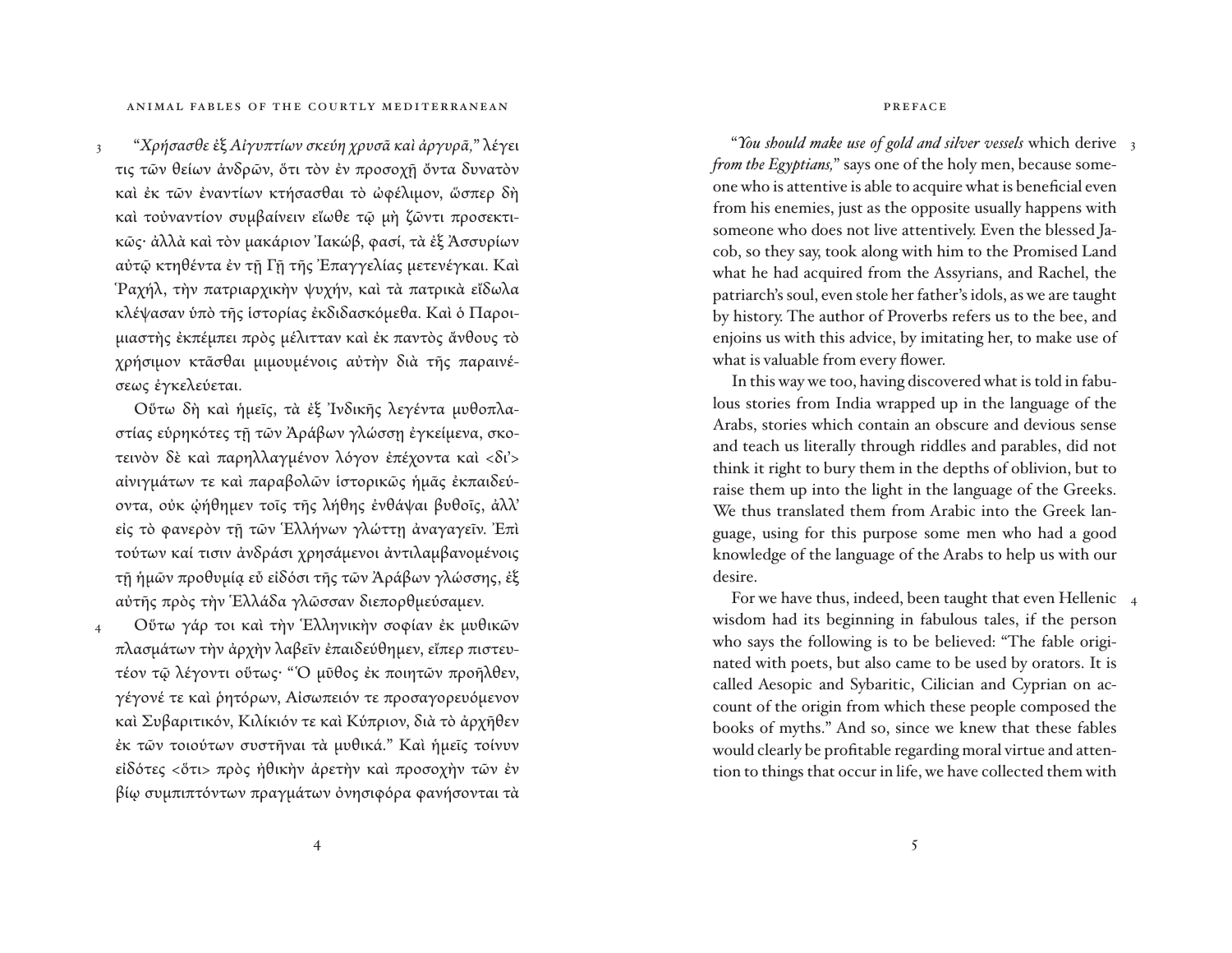μυθεύματα, πολλῷ πόνῳ ταῦτα συναγηοχότες, τῇ Ἑλληνικῇ μετηνέγκαμεν γλώττῃ. Καὶ γάρ τοι καὶ τὴν τοῦ Ἄισματος τῶν Ἀισμάτων πραγματείαν, ἐξ αἰσθητῶν, μᾶλλον δὲ ἐρωτικῶν, πραγμάτων ὁ θειότατος Σολομὼν συνεστήσατο. Ἣν οἱ θεοφόροι πατέρες, ἀνάξιον ἡγούμενοι τὰς φωνὰς τοῦ Ἁγίου Πνεύματος ἱστορικῶς οὕτω καὶ χαμερπῶς ἐκλαμβάνεσθαι, πρὸς τὴν κατὰ σάρκα τοῦ Λόγου νύμφευσιν ἑτεροτροπολογικῶς ἀλληγόρευσαν. Οὕτω μέντοι καὶ τοῖς ἐντυγχάνουσι τοῖς ποιήμασι τοῖσδε <δεῖ> μὴ <sup>μ</sup>έμψιν ἐπάγειν πρὸς ἡμᾶς διὰ τὸ ἀνάξιον ἡγεῖσθαι τὴν Ἑλληνικοῖς καὶ θεολογικοῖς ποιήμασιν ἐπιβαίνουσαν γλῶτ ταν ἡμῶν, καὶ ταῖς μυθικαῖς καταχραίνειν καὶ βαρβαρώδεσιν ἀγροικίαις, καὶ τὸ πιστοὺς ὄντας ἀνωφελέσιν ἐκπονεῖσθαι τοῖς ἀναγνώσμασιν, ἀλλὰ τὸ ἐκ μυθεύσεως καρπούμενοι ὄφελος, τὸ βλαβερὸν εἰς κόρακας εἰκότως ἀπορρίψωμεν, ἐπεὶ καὶ τὴν ἡμετέραν φύσιν ἐκ νοερᾶς καὶ αἰσθητῆς οὐσίας ὁ Τεχνίτης καὶ Λόγος συνεστήσατο. Ἀλλ' ὁ μὲν τὴν σάρκα προθέμενος ἀποτυγχάνει τοῦ Πνεύματος, ὁ δὲ οἰκειούμενος τῷ Πνεύματι καὶ αὐτὴν πᾶσαν τὴν λυομένην σάρκα πρὸς ἀθανασίαν μείζονα οὐσιοποιεῖ, ὥσπερ παρὰ τοῦ Σωτῆρος ἐκδιδασκόμεθα.

 Οὕτω δὲ ἀναγνοὺς καὶ σὺ τούσδε τοὺς λόγους, ἐπεὶ καὶ ἐν βάτῳ ῥόδα ἐκφύονται, ἀλλ' ἡ μέλιττα τοῖς ῥόδοις ἐφιζάνει, τὸ χρήσιμον ζήτησον ὡς τερπνὸν ῥόδον, τὰ δ' ἐναντία ὡς ἀκάνθας ἐκτρέπου. 5

 Ἀνακεφαλαίωσις τῆς παρούσης πραγματείας αὕτη· 6

#### preface

great labor and have translated them into the Greek language. For, indeed, even the most holy Solomon composed the subject matter of the Song of Songs from sensual material, or, rather, from erotic material, but the divinely inspired fathers, who thought it was improper that the words of the Holy Spirit should be thus taken in a literal and unspiritual sense, understood it figuratively and allegorized it as referring to the marriage in the flesh of the Word. Thus also, those who read these compositions should not find fault with us because they think it unworthy to defile our language, which is employed for secular and theological writings, with mythical and barbarous rusticities and to have the faithful practice unprofitable reading. But, in order to reap the benefit from recounting mythical tales, let us reasonably throw to the crows what is harmful, since the Architect and the Word formed our nature from a rational and sentient essence. But, while someone who prefers the flesh fails to attain the Spirit, someone who identifies themself with the Spirit makes all this perishable flesh assume an essence that leads to greater immortality, as we are taught by the Savior.

 So, as you now yourself peruse these discourses, since even when roses grow in a bramble bush it is upon the roses that the bee alights, look for what is useful like a most pleasant rose, but make sure you avoid the opposite like thorns.

This is a summary of the present work: first, Perzoué's 6

5

6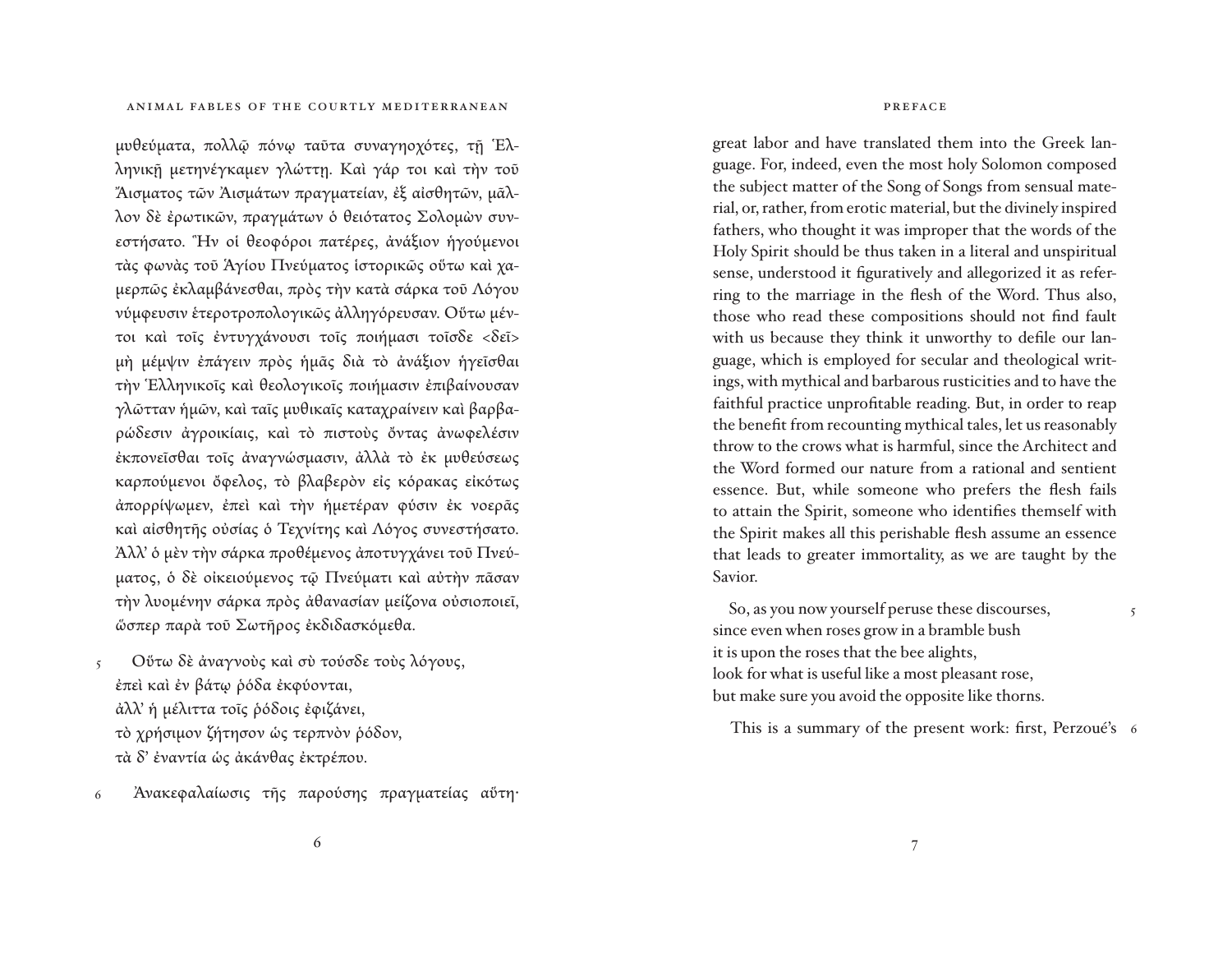πρῶτον μὲν ἡ περὶ τοῦ Περζουὲ ἀποστολὴ πρὸς Ἰνδίαν καὶ διάγνωσις τῶν ἐκεῖσε, ἔπειτα ἡ Ἰνδικὴ βίβλος ἣν ἐκόμισεν ἐξ Ἰνδίας, δύο μὲν ἔχουσαν πραγματείας—μίαν μὲν τὴν τοῦ *Στεφανίτου καὶ Ἰχνηλάτου,* ἑτέραν δὲ τὴν *Περιτραχήλιον Περιστεράν—*καὶ ὅσα περιέχουσι ἀμφότεραι τροπικὰ μυθεύματα.

#### preface

mission to India and a discussion of what was there; then, the Indian book which he brought back from India. It comprises two works—one is the book of *Stephanites and Ichnelates,* the other is *The Collared Dove*—and whatever allegorical fables both contain.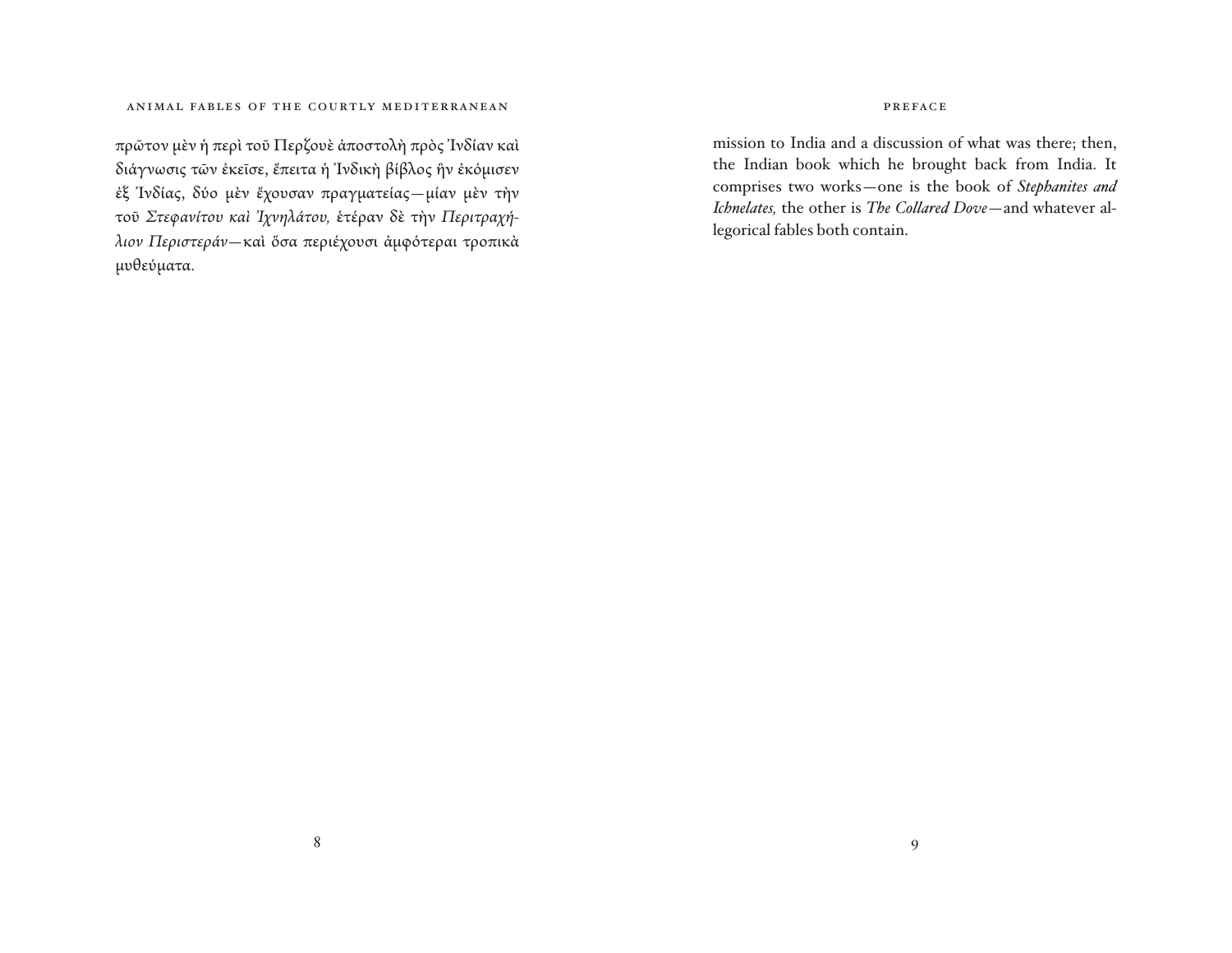## *The Byzantine Sinbad* MICHAEL ANDREOPOULOS

Translated by Jeffrey Beneker and Craig A. Gibson



*The Byzantine Sinbad* collects *The Book of Syntipas the Philosopher* and *The Fables of Syntipas,* both translated from Syriac in the late eleventh century by the scholar **Michael Andreopoulos**.

Originally written in Persian and part of a multilingual and multicultural medieval storytelling tradition, *The Book of Syntipas* recounts how the Persian king Cyrus's unnamed son—a student of the fictional philosopher Sinbad, who is known in Greek as Syntipas—is falsely accused of rape by a royal concubine. While the young man awaits execution, seven philosophers and the concubine attempt to influence Cyrus's judgment. After seven days of storytelling, the son is exonerated and demonstrates the wisdom he learned from Syntipas.

The sixty-two moral tales in *The Fables of Syntipas*  are inspired mainly by the tradition of Aesop but include fifteen that are uniquely attributed to the philosopher.

This volume is the first English translation to bring together Andreopoulos's Byzantine Greek texts.

Hardcover \$35.00 • £28.95 • €31.50 DOML 67 ISBN 9780674251472 Publication: May 2021

Visit DOMEDIEVAL.ORG to purchase *The Byzantine Sinbad* or to browse the full list of titles.

## *OUMBARTON OAKS MEDIEVAL LIBRARY*

The Dumbarton Oaks Medieval Library is a groundbreaking facing-page translation series that makes the written achievements of medieval and Byzantine culture available to the English-speaking world. It offers the classics of the medieval canon as well as lesser-known gems of literary and cultural value to a global audience through accessible modern translations based on the latest research by leading scholars in the field.

With works ranging from *The Vulgate Bible* to *Beowulf,* and genres as diverse as travelogues, scientific treatises, and epic and lyric poetry, this series brings a vibrant medieval world populated with saints and sinners, monsters and angels, kings and slaves, poets and scholars, to a new generation of readers who will discover cultures and literatures both hauntingly familiar and wondrously alien.